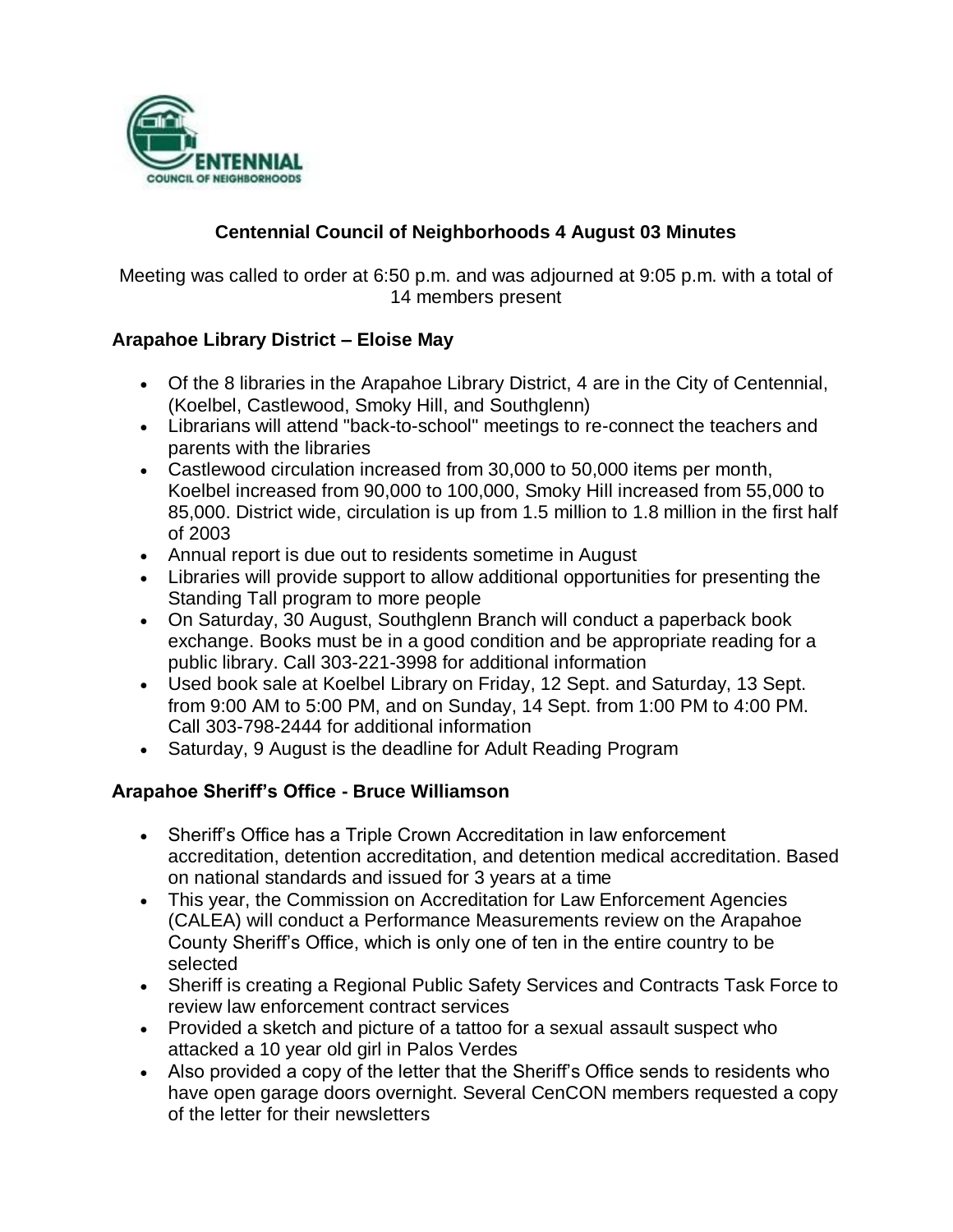Garage burglaries continue to be a problem, especially with the open garage door situation

## **Arapahoe Park & Recreation - Rebecca Nash**

- Approval for the new Recreation Center was received from Arapahoe County, but construction will be delayed by 2 to 3 weeks until newly hatched swallows (birds) are old enough to leave the area where Piney Creek bank stabilization will be done
- Recreation Center work is still under budget
- Foxhill Park underground sprinkling system is working very well
- Ridge Park had an "open house" on 26 July for neighborhood residents.

# **City of Centennial – Council – Ward 1 - Betty Ann Habig**

- Final decision will be made at City Council meeting on Thursday, 7 August concerning a tax increase issue on the November ballot
- City's Economic Development group is working with the South Metro Chamber of Commerce, the Southeast Business Partnership, DRCOG, and other smaller organizations to create an informational packet about Centennial, in the hopes of attracting new business development
- Also have a 12 member Business Roundtable Group which represents small, medium, and large businesses to look for ways to attract and retain businesses in Centennial
- Centennial is residential rich, and retail poor. Manufacturing is the major business in Centennial
- Centennial residents are still paying taxes to Arapahoe County, but the City of Centennial is doing the work. Citizens need to contact the County Commissioners to explain why this situation continues, and what happened to the \$15 million windfall to the County

# **City of Centennial – Council – Ward 2 - Becky Lennon**

- Citizens group has met 3 times to discuss a campaign to educate the Centennial citizens on the needs for a tax increase. No individual has yet been identified as heading this committee
- Infrastructure is under-funded. Sales tax revenue was smaller than planned
- Some street maintenance is being done
- Survey was conducted with 700 residents, and most feel that City is doing a good job
- Zoning enforcement is an area that is needed but which has not been addressed as yet. County estimated it cost about \$50,000 to take a zoning violation to District Court. Municipal Court would cost much less
- Municipal Court will start with traffic cases, then move on to zoning cases
- Residents should take zoning complaints to Land Use Department now to establish a file which will eventually be used by the Court
- A 3% sales tax is the maximum allowed for statutory cities in Colorado
- City is proposing that there be a one percent increase in the City sales tax (total of 2.5%), and a use tax on automobiles of 2.5%. Amount of increase must be weighed against odds of being accepted by voters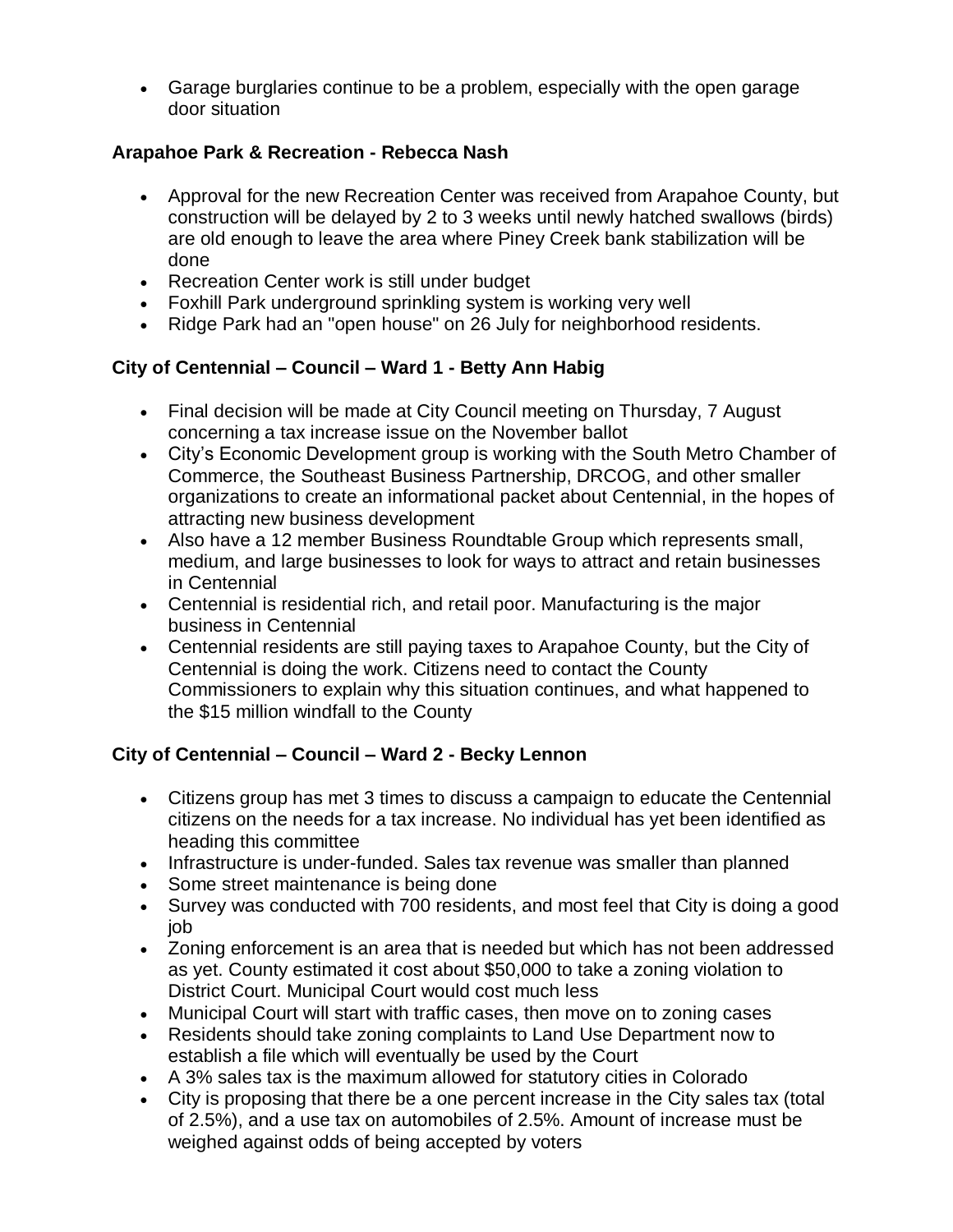### **City of Centennial – Council – Ward 3 - Andrea Suhaka**

- City's Comprehensive Plan committee will have a second meeting on Tuesday, 5 August
- Ms. Suhaka announced she will be running for an additional term as City Council member to complete the Comprehensive Plan and Storm Water Drainage projects
- City Council has considered a Bond Issue to fund infra-structure road maintenance, but if City does not get the sales tax increase, the City could not pay the interest on the bonds
- City has proposed that 50% of sales tax increase be used for the infra-structure and drainage, and 100% of the use tax be used for transportation
- Town Meetings were very poorly attended, Ward 1 had about 30 people, Ward 2 had about 50 people , Ward 3 had about 12 people, and Ward 4 had about 9 people
- Jordan Road has been closed

### **City of Centennial – Community Relations - Nancy Reubert**

- City of Centennial has hired Nancy Reubert as Director of Media & Community Relations
- Will work with the news media to present a good image of Centennial
- Will also include the HOA newsletters for this information

**CenCON Reports - Treasurer - Gerry Cummins**

 Has the town hall meeting survey evaluation sheets available to anyone who wants them

| Checking<br>account<br>Previous<br>balance: | \$<br>812.22 | Savings account<br>Previous<br>balance: | \$<br>2962.57 |
|---------------------------------------------|--------------|-----------------------------------------|---------------|
| Income                                      | \$<br>135.00 | Income (Dues)                           | \$45.00       |
| <b>Expenses</b>                             | S<br>209.35  | (Interest)                              | \$0.00        |
| <b>Closing Balance</b>                      | \$<br>737.87 | <b>Closing Balance</b>                  | \$            |

### **- Secretary - Frank Green**

• It was moved by Andrea Suhaka and seconded by Michael Kirrane that the June 2003 minutes be approved as amended to reflect the correction in the Treasurer's Report of \$225 deposited in Checking Account instead of in Savings Account as originally reported. Approval was unanimous. No minutes for July since meeting was replaced by Route 66 RTD bus trip